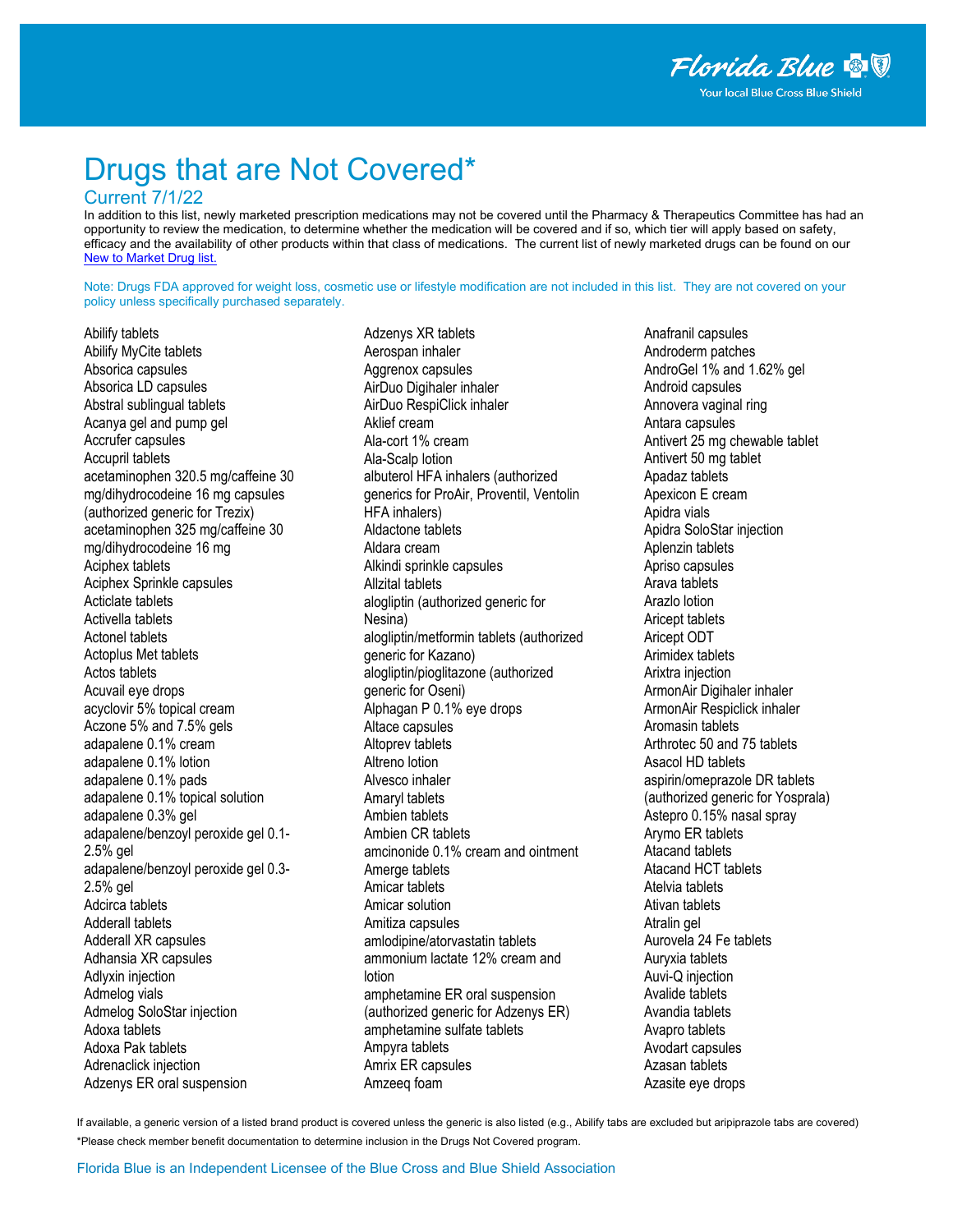# Drugs that are Not Covered\*

azathioprine 75 mg and 100 mg tablets azelastine 0.15% nasal spray azelastine/fluticasone nasal spray Azelex cream Azilect tablets Azopt eye drops Azor tablets Azstarys capsules B-12 Compliance Injection baclofen 5 mg tablets baclofen oral solution (authorized generic for Ozobax) Bactroban cream Bafiertam capsules Balcoltra tablets Baraclude tablets Beconase AQ nasal spray Belsomra tablets Benicar tablets Benicar HCT tablets BenzaClin gel and gel pump Benzhydrocodone/acetaminophen tablets benzonatate 150 mg capsules Besivance eye drops betamethasone valerate 0.12% foam Betapace AF tablets Betapace tablets Betimol 0.25% and 0.5% eye drops Betoptic S eye drops Blisovi 24 Fe tablets Boniva tablets Brexafemme tablets brinzolamide 1% eye drops Brisdelle capsules BromSite eye drops Bryhali lotion budesonide-formoterol fumarate inhalation aerosol (authorized generic for Symbicort) Bunavail buccal film Bupap tablets Buphenyl powder for solution bupropion 450 mg ER tablet butalbital 50 mg/acetaminophen 300 mg capsules and tablets butalbital 50 mg/acetaminophen 300 mg/caffeine 40 mg capsules

butalbital 50 mg/acetaminophen 325 mg/caffeine 40 mg capsules Butrans patches Byetta injection Caduet tablets Cambia powder packets Canasa suppositories Capex shampoo captopril-hydrochlorothiazide tablets Carac cream Carafate oral suspension Carafate tablets carbinoxamine 6 mg tablet Cardizem tablets Cardizem CD capsules Cardizem LA 180, 240, 300, 360, and 420 mg tablets Cardura tablets Cardura XL tablets carisoprodol tablets carisoprodol/ASA tablets carisoprodol/ASA/codeine tablets CaroSpir oral suspension Casodex tablets Catapres TTS patches carvedilol ER capsules Cefaclor ER 500 mg tablet Celebrex capsules Celexa tablets Cephalexin 750 mg capsule cephalexin tablets Cervidil vaginal insert chlordiazepoxide/clidinium capsules chlorzoxazone 250 mg tablet chlorzoxazone 375 mg tablet chlorzoxazone 500 mg tablet (Axis brand ONLY) chlorzoxazone 750 mg tablet Ciloxan eye ointment cimetidine tablets Cipro tablets Clarinex tablets Clarinex-D tablets clemastine oral syrup Clenpiq oral solution Cleocin-T gel Climara patches Clindagel gel clindamycin 1% foam

clindamycin 1.2%/benzoyl peroxide 2.5% gel and pump gel clindamycin/tretinoin gel clobetasol foams, liquids, lotions, shampoos, and sprays Clobex lotion, shampoo, and spray Clodan shampoo clotrimazole 1% cream and solution clotrimazole/betamethasone dipropionate 1-0.05% lotion Clozaril tablets Colazal capsules colchicine capsules (authorized generic for Mitigare) Colcrys tablets Coly-Mycin S ear drops Concerta tablets Conjupri tablets Consensi tablets Conzip capsules Copaxone injection Cordran cream, lotion, and ointment Coreg tablets Coreg CR capsules Coremino ER tablets Cortef tablets Cortisporin-TC ear drops Cortrophin gel injection Cosopt eye drops Cosopt PF eye drops Cotempla XR-ODT Cozaar tablets Crestor tablets Crinone 8% vaginal gel Cuprimine capsules Cutaquig injection Cutivate 0.05% lotion Cuvitru injection cyclobenzaprine 7.5 mg tablets cyclobenzaprine ER capsules cyclosporine 0.05% eye drops (generic for Restasis) Cymbalta capsules Cytomel tablets Daklinza tablets dapsone 5% gel dapsone 7.5% gel Daytrana patches Dayvigo tablets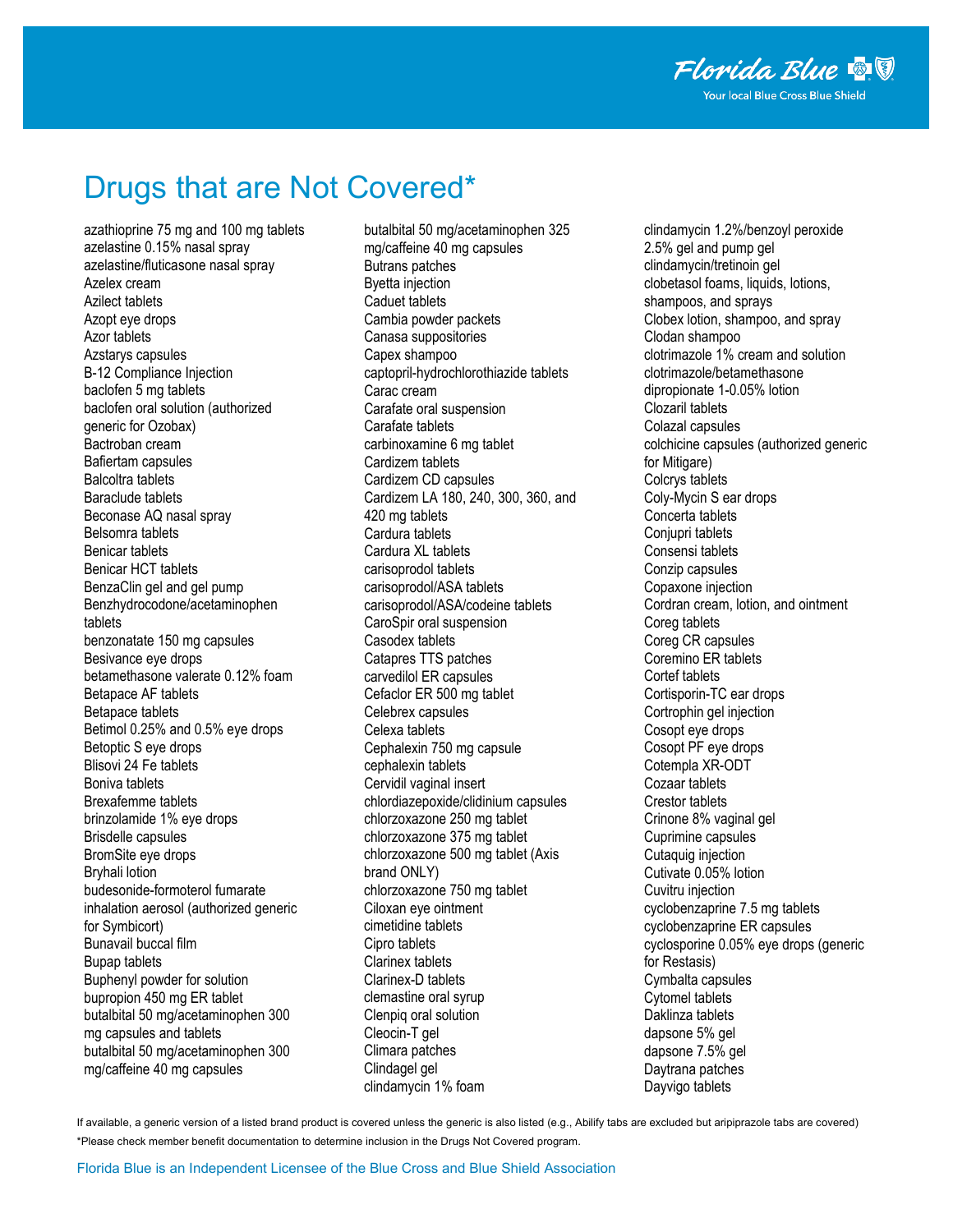# Drugs that are Not Covered\*

DDAVP nasal spray DDAVP tablets Demerol tablets Demser capsules Depen Titra 250 mg tablets desloratadine ODT Desonate gel desonide 0.05% gel desonide 0.05% lotion DesOwen cream Detrol tablets Detrol LA capsules dexamethasone 1.5 mg 6-day, 10-day, and 13-day blister packs dexchlorpheniramine oral solution (authorized generic for RyClora) Dexedrine Spansule Dexilant capsules dexlansoprazole capsules DexPac 6-Day, 10-Day, and 13-Day blister packs dextroamphetamine 15 mg, 20 mg and 30 mg tablets Dhivy tablets diclofenac 1% topical gel diclofenac 3% gel diclofenac epolamine patch diclofenac potassium 25 mg tablet diclofenac potassium 25 mg liquid filled capsule diclofenac sodium ER 100 mg tablet Differin 0.1% cream and lotion Differin 0.3% gel and gel pump diflorasone cream and ointment Diflucan tablets Dilaudid tablets Diovan tablets Diovan HCT tablets Dipentum capsules diphenhydramine elixir Ditropan XL tablets Doral tablets Doryx tablets Doryx MPC tablets doxycycline (all non-generic products) doxycycline biphasic-release 40 mg capsule doxycycline hyclate 75 mg and 150 mg tablets (generic Acticlate)

doxycycline hyclate DR tablets (generic Doryx) doxycycline monohydrate 75 and 150 mg capsules doxycycline monohydrate 150 mg tablet Drizalma Sprinkle capsules droxidopa capsule Duaklir Pressair inhaler Duetact tablets Duexis tablets duloxetine 40 mg enteric-coated capsules (generic for Irenka) Duobrii lotion Duragesic patches Durlaza capsules Dutoprol tablets Dyanavel XR oral suspension Dymista nasal spray Dxevo tablets EC-Naprosyn tablets EC-naproxen tablets Ecoza foam Edarbi tablets Edarbyclor tablets Edluar sublingual tablets Effexor XR capsules Effient tablets Elavil tablets Elepsia XR tablets Elidel cream Elyxyb oral solution Enstilar foam Entocort EC capsules Epiduo Forte gel Epiduo gel EpiPen injection EpiPen Jr injection Episnap Ergomar sublingual tablets Esgic tablets esomeprazole magnesium 20 mg capsules esomeprazole strontium capsules Estrostep Fe tablets Eucrisa ointment Evekeo ODT Evekeo tablets Evista tablets

Evoclin foam Evoxac capsules Evzio 2 mg/0.4 mL autoinjector Exalgo tablets Exforge HCT tablets Exforge tablets Extavia injection Extina foam Eysuvis eye drops Ezallor Sprinkle capsules ezetimibe/rosuvastatin tablets (authorized generic for Roszet) Fabior foam Femara tablets Femring vaginal ring fenofibrate 40 and 120 mg tablets fenofibrate 50 and 150 mg capsules (authorized generic for Lipofen) fenofibrate micronized 30 mg and 90 mg capsules (authorized generic of Antara) fenofibric acid tablets (authorized generic for Fibricor) Fenoglide tablets fenoprofen 200 and 400 mg capsules Fenortho 200 and 400 mg capsules fentanyl 37.5, 62.5, and 87.5 mcg patches fentanyl buccal tablets (authorized generic for Fentora) Fentora buccal tablets Ferriprox Twice-a-Day tablets Fexmid tablets Fibricor tablets Finacea foam Fioricet capsules and tablets Fioricet with Codeine capsules Fiorinal capsules Fiorinal with Codeine capsules Firazyr injection Flector topical patches Flomax capsules Flonase nasal spray Flolipid oral suspension fluocinonide 0.1% cream fluorouracil 0.5% cream (authorized generic of Carac) fluoxetine tablets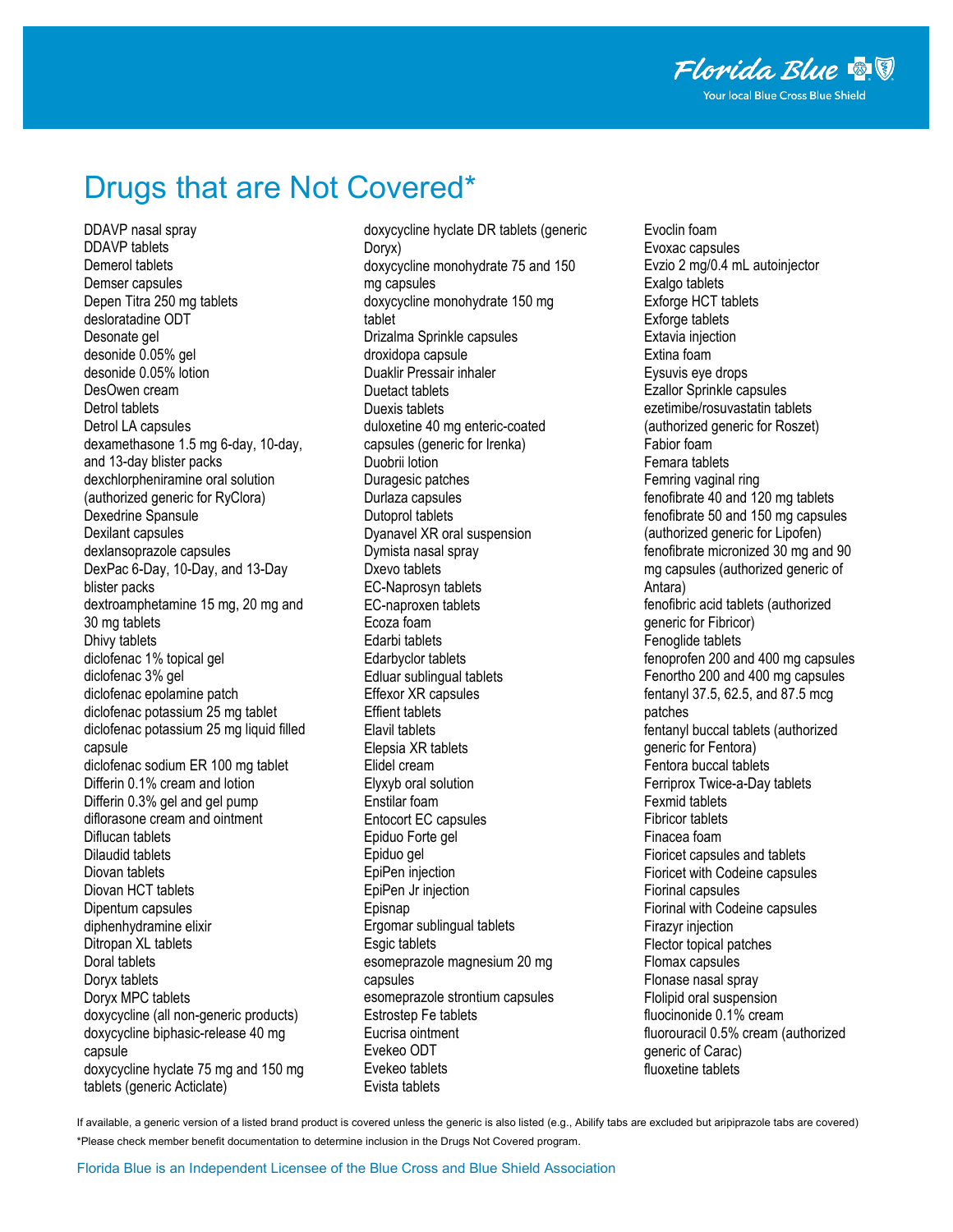## Drugs that are Not Covered\*

flurandrenolide cream, lotion, and ointment fluticasone propionate lotion fluvoxamine ER capsules Focalin XR capsules Forfivo XL tablets formoterol nebulizer solution Fortamet tablets Fortesta gel Fosamax Plus D tablets Frova tablets Gastrocrom oral solution Gelnique gel Gemtesa tablets Genotropin injection Geodon capsules Gimoti nasal spray Glatopa injection Gleevec tablets Gloperba oral solution Glucophage tablets Glucotrol tablets Glucotrol XL tablets Glumetza tablets Glycate tablets glycopyrrolate 1.5 mg tablets Gocovri capsules GoNitro sublingual powder packets Gralise tablets Granix injection Hailey 24 Fe tablets Halcion tablets halobetasol propionate 0.05% foam (authorized generic for Lexette) halobetasol propionate 0.05% ointment Halog cream Hemady tablets Hemangeol 4.28 mg/mL oral solution Hepsera tablet Horizant ER tablets Humalog cartridge Humalog vials Humalog Junior KwikPen injection Humalog KwikPen injection Humalog KwikPen Mix 50/50 injection Humalog KwikPen Mix 75/25 injection Humalog Mix 50/50 vials Humalog Mix 75/25 vials Humatrope injection

Humulin 70/30 vials Humulin 70/30 KwikPen injection Humulin N vials Humulin N KwikPen injection Humulin R 100 units/mL vials Hycet oral solution hydrocodone/acetaminophen 5-300 mg, 7.5-300 mg, 10-300 mg tablets hydrocodone/acetaminophen 10-325 mg/15 ml solution (brand and generic) hydrocodone bitartrate ER 24 hr abuse deterrent (generic Hysingla ER) hydrocortisone 1% cream and ointment hydrocortisone butyrate lipid cream (lipocream) hydrocortisone butyrate lotion hydromorphone ER tablets (generic for Exalgo) hydroxychloroquine 100 mg, 300 mg and 400 mg tablets Hysingla ER tablets Hyzaar tablets Ibudone tablets ibuprofen 100 mg/5 ml oral suspension ibuprofen/famotidine tablets icosapent ethyl capsules imipramine pamoate capsules imiquimod 3.75% cream pump imiquimod 3.75% cream Imitrex injection, nasal spray, and tablets Imitrex Statdose injection Impeklo lotion Impoyz cream Inderal LA capsules Inderal XL capsules Indocin suppositories Incodin oral suspension indomethacin 20 mg capsules (authorized generic for Tivorbex) Innopran XL capsules Inspra tablets Insulin lispro KwikPen injection Insulin lispro vials Intermezzo sublingual tablets Intuniv tablets Inveltys eye drops Invokana tablets Invokamet tablets

Invokamet XR tablets Irenka capsules Isordil tablets isosorbide dinitrate 40 mg tablets isotretinoin 25 mg capsules isotretinoin 35 mg capsules Istalol eye drops Jatenzo capsules Jentadueto tablets Jentadueto XR tablets Jornay PM capsules Jublia topical solution Junel Fe 24 tablets Kadian capsules Kapspargo Sprinkle capsules Kapvay tablets Karbinal ER oral suspension Katerzia oral suspension Kazano tablets Keflex capsules Kenalog topical spray Kerydin topical solution ketoconazole foam Ketodan foam ketoprofen 25 mg capsules ketoprofen 200 mg ER capsules ketorolac nasal spray Klonopin tablets Klor-Con 20 mEq powder packets Kombiglyze XR tablets Kristalose powder packets lactulose powder packets Lamisil AT spray lancets (certain high-cost manufacturers not covered) lansoprazole 15 mg capsules lansoprazole ODT lansoprazole/amoxicillin/clarithromycin triple therapy blister pack (generic for Prevpac) Larin 24 Fe tablets Lazanda nasal spray Lescol XL tablets levalbuterol inhaler levorphanol 3 mg tablets levocetirizine oral solution Lexapro tablets Lexette foam Lialda tablets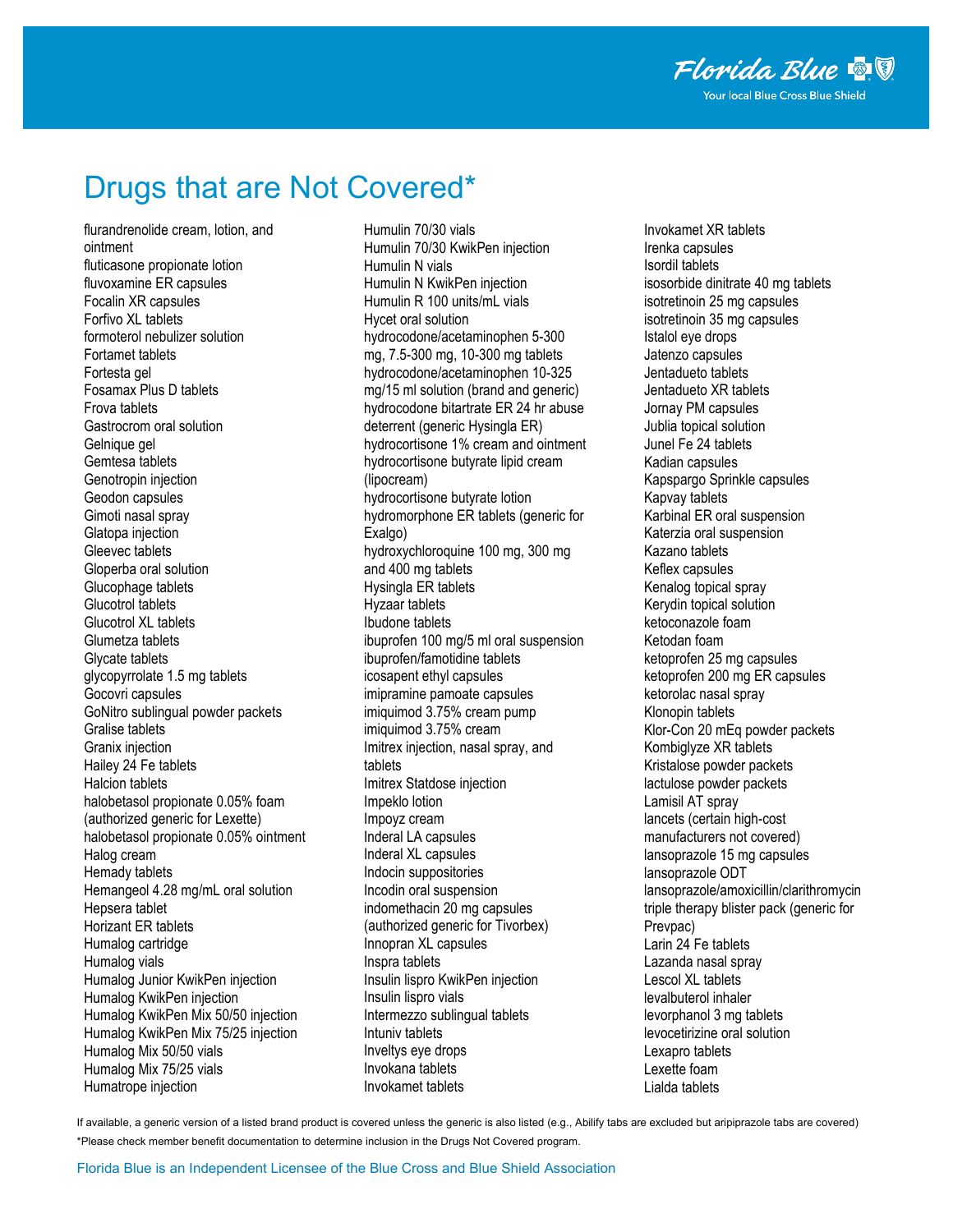### Drugs that are Not Covered\*

Librax capsules Licart 1.3% patch lidocaine 2% mucosal/urethral gel and prefilled syringe lidocaine 5% ointment lidocaine/tetracaine cream Lidoderm patch Linzess capsules Lipitor tablets Lipofen capsules Lofena 25 mg tablet Locoid cream and lotion Locoid lipocream Loestrin 1.5/30 21-day tablets Loestrin 1/20 21-day tablets Loestrin Fe 1/20 28-day tablets Lofibra 160 mg tablet Lomedia 24 Fe tablets Lonhala Magnair inhalation solution loperamide 2 mg capsules Loprox shampoo Loreev XR capsules Lortab elixir Lorzone tablets LoSeasonique tablets Lotrel capsules Lotronex tablets Lovaza capsules Lovenox injections luliconazole cream (authorized generic for Luzu) Lunesta tablets Luxiq foam Luzu cream Lyrica capsules Lyrica CR tablets Lyumjev vials 100 units/mL Lyumjev Kwikpen 100 units/mL Lyumjev Kwikpen 200 units/mL Malarone tablets Malarone Pediatric tablets Marinol capsules Maxalt tablets Maxalt MLT tablets meclizine 25 mg chewable tablet meclizine 50 mg tablet Melodetta 24 Fe chewable tablets mefenamic acid 250 mg capsules meloxicam capsules

memantine ER capsules meperidine tablets meprobamate tablets Mestinon 60 mg tablets Mestinon oral solution Mestinon Timespan 180 mg tablets metformin ER (generic Fortamet) metformin ER (generic Glumetza) methotrexate 2.5 mg tablet (antirheumatic version only) methylphenidate ER capsules (generic for Aptensio XR only) methylphenidate 72 mg ER tablets metoclopramide ODT Metozolv ODT MetroCream 0.75% cream metyrosine capsules Mibelas 24 Fe chewable tablets Micardis tablets Micardis HCT tablets MiCort-HC cream Microgestin 24 tablet FE 1/20 Migranal nasal spray Millipred oral solution and tablets Millipred DP tablet packs Minastrin 24 Fe chewable tablets Minivelle patches Minocin capsules minocycline ER tablets minocycline ER capsules minocycline 50 mg, 75 mg, and 100 mg tablets Minolira tablets Mirapex tablets Mirapex ER tablets Mircette 28-day tablets Mirvaso gel and gel pump Mitigare 0.6 mg capsule Mobic tablets mometasone nasal spray Mondoxyne NL 75 mg capsules Monodox capsules montelukast oral granules packet Morphabond ER tablets morphine sulfate ER capsules (generic for Kadian) Motegrity tablets Motofen tablets Moxeza 0.5% eye drops

moxifloxacin 0.5% eye drops (generic for Moxeza) MS Contin tablets mupirocin 2% cream Mydayis capsules Mysoline tablets naftifine cream and gel Naftin cream and gel Nalfon 200 mg capsules Nalfon 400 mg capsules Nalfon 600 mg tablets Nalocet tablets Namenda tablets Namenda XR capsules Namzaric ER capsules/titration pack Naprelan tablets Naprosyn oral suspension naproxen DR tablets naproxen oral suspension naproxen sodium ER / CR tablets (generic for Naprelan) naproxen/esomeprazole magnesium delayed-release tablets Nascobal nasal spray Nasonex nasal spray Natesto nasal gel Neomycin/polymyxin/hydrocortisone suspension eye drops Nesina tablets Neupogen injection Nevanac eye drops Nexiclon XR tablet Nexium capsules Nexium 10 mg, 20 mg, and 40 mg granules Nextstellis tablets Niacin tablet (authorized generic for Niacor) Niacor tablets Niaspan tablets Niravam ODT Nocdurna sublingual tablets Noctiva nasal spray Nolix cream and lotion Norco tablets norethindrone acetate 1 mg/ethinyl estradiol 20 mcg/ferrous fumarate (24) chewable tablets Norgesic Forte tablets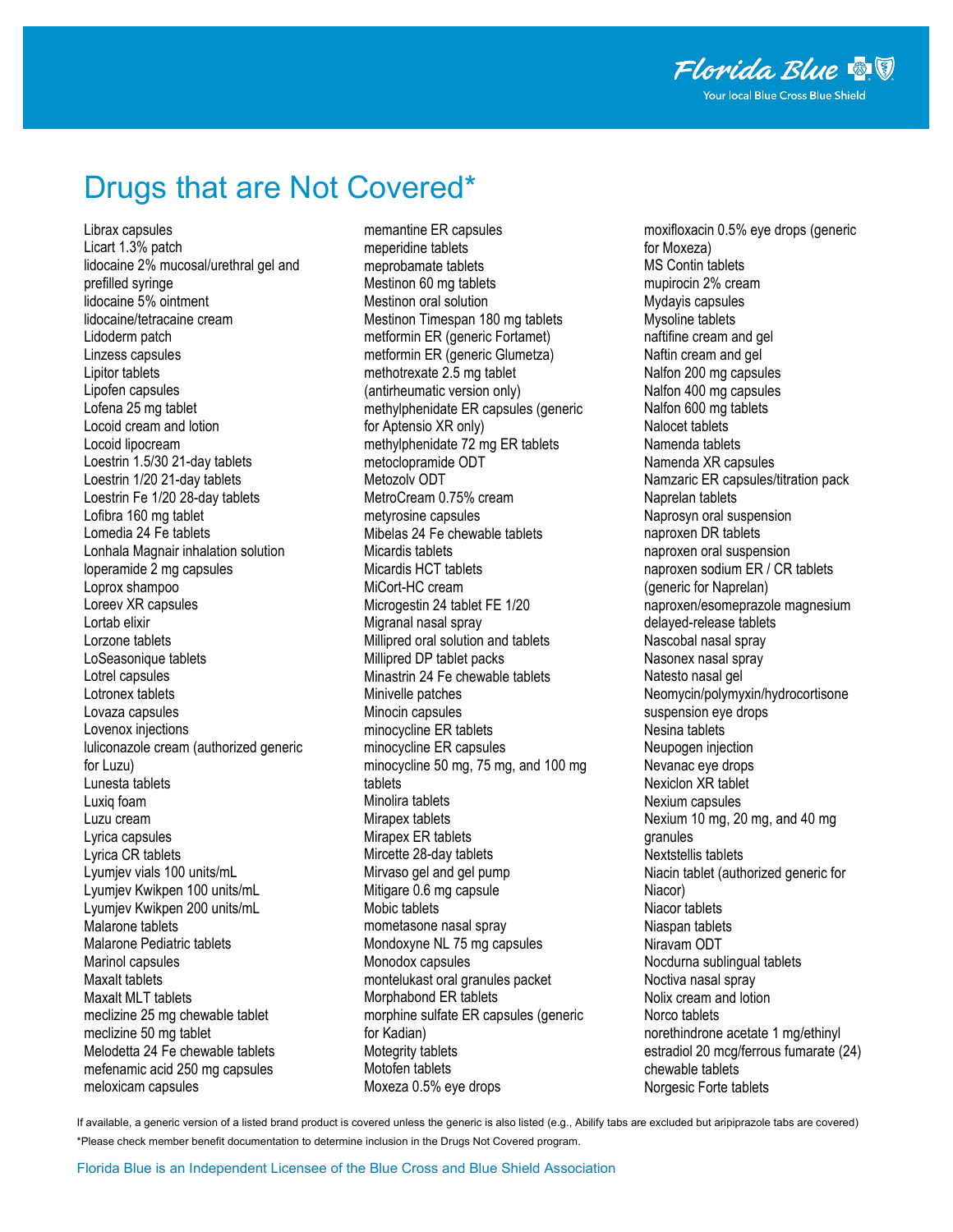# Drugs that are Not Covered\*

Noritate cream Northera capsules Norvasc tablets Nucynta IR tablets Nutropin AQ injection Nuvessa gel Nuvigil tablets Obredon oral solution Okebo capsules olanzapine/fluoxetine capsules olopatadine 0.1% eye drops olopatadine 0.2% eye drops Olux foam Olux E foam Omeclamox-Pak blister packet omeprazole/sodium bicarbonate capsules and powder for suspension (generic Zegerid) Omnaris nasal spray Omnitrope injection Onexton gel Ongentys capsules Onglyza tablets Onzetra Xsail nasal powder Oracea capsules Oralair sublingual tablets Orapred ODT disintegrating tablets Orbivan capsules orphenadrine 50 mg/aspirin 770 mg/caffeine 60 mg tablet orphenadrine 25 mg/aspirin 385 mg/caffeine 30 mg tablet Orphengesic Forte tablets Ortho Tri-Cyclen Lo 28-day tablets Ortikos capsules Oseni tablets Osmolex ER tablets OsmoPrep tablets Otovel ear drops Ovcon-35 tablets Ovcon-50 tablets Oxaydo tablets Oxecta tablets Oxistat cream and lotion oxycodone ER tablets (authorized generic for OxyContin) oxycodone/acetaminophen 5-300, 7.5- 300,10-300 mg tablets

oxycodone/acetaminophen oral solution 10-300 mg/5ml OxyContin tablets oxymorphone ER tablets oxymorphone tablets Oxytrol patch Oxytrol for Women patch Ozobax oral solution Pancreaze capsules Pancelipase 5,000 unit DR capsule Pandel cream paroxetine ER tablets Pataday eye drops Patanase nasal spray Paxil tablets Paxil CR tablets Paxil oral suspension Pazeo eye drops penicillamine 250 mg capsules Pennsaid 2% solution Pentasa capsules Pepcid tablets Percocet tablets Perforomist nebulizer solution Pertzye capsules Pexeva tablets phendimetrazine tablets Phexxi gel pioglitazone/glimepiride tablets Plavix tablets Pliaglis cream Plixda 0.1% Pads potassium chloride (KCl) 20 mEq powder packets Praluent injection Pramosone cream Pramosone lotion Prandin tablets Pravachol tablets Pred Forte eye drops prednisolone sodium phosphate 10 mg/5 ml and 20 mg/5 ml oral solutions pregabalin ER tablets prenatal vitamins (certain products only - see Appendix A) Prepidil vaginal gel Prestalia tablets Prevacid capsules Prevacid 24H capsules

Prevacid Solutab tablets Prevpac blister packet Prilosec capsules and granules for suspension Primlev tablets Prinivil tablets Pristiq tablets ProAir Digihaler inhaler Proair HFA inhaler Proair Respiclick inhaler Procardia XL tablets Proctocort rectal cream Prolate oral solution Prolate tablets Prolensa eye drops Prometrium capsules Prostin E-2 vaginal suppository Protonix granules for suspension and tablets Protopic ointment Proventil HFA inhaler Provigil tablets Prozac capsules Prozac Weekly capsules Psorcon cream Pulmicort Flexhaler inhaler Pulmicort Respules Pylera blister packet pyridostigmine 30 mg tablets Qbrelis oral solution Qbrexza topical cloth Qdolo oral solution Qelbree capsules Qmiiz ODT Qnasl nasal spray Qnasl Children's nasal spray Qtern tablets Quartette extended-cycle tablets Quazepam tablets ranitidine (all dosage forms) Rasuvo autoinjectors Rayaldee capsules Rayos tablets Relexxii tablets Relistor injection and tablets Relafen DS tablets Relpax tablets Reltone capsules Remeron tablets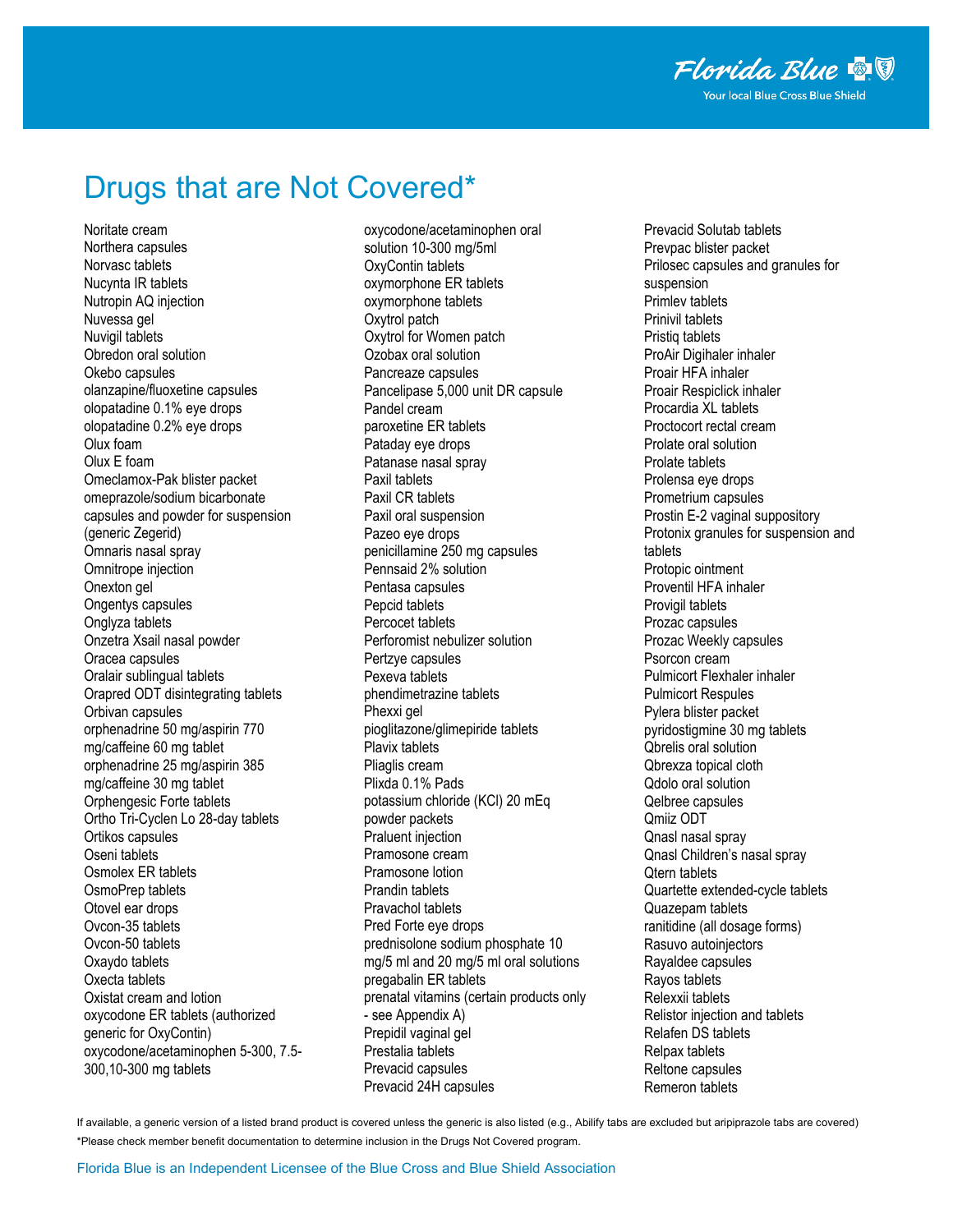#### Drugs that are Not Covered\*

Remeron Soltab tablets Renvela powder packets and tablets Reprexain tablets Requip XL tablets Restasis multidose bottle Restoril capsules Retin-A creams Retin-A Micro gel and gel pump Revatio tablets Revatio oral suspension Rhinocort AQ nasal spray Rhofade cream Rilutek tablet Riomet oral solution Riomet extended release oral suspension Risperdal oral solution and tablets Risperdal M-Tab ODT Ritalin LA capsules Robinul tablet Robinul Forte tablet Roszet tablets Roxicodone tablets RoxyBond tablets RyClora oral solution Rytary capsules Rythmol SR capsules RyVent tablets Ryzolt tablets Saizen injection Samsca 30 mg tablets Sanctura tablets Sarafem tablets Savaysa tablets Seebri Neohaler inhaler Segluromet tablets Semglee pen injection Semglee vials Semprex-D capsules Sernivo topical spray Seroquel tablets Seroquel XR tablets Sertraline 150 mg and 200 mg capsules Seysara tablets Siklos tablets Singulair chewable tablets, granules, and tablets Sitavig buccal tablet

Skelaxin tablets Skytrofa injection Solaraze 3% gel Solosec oral granules Solodyn tablets Soma tablets Sorilux foam Sotylize oral solution Spritam ODT Sprix nasal spray Stalevo tablets Steglujan tablets Strattera capsules Steglatro tablets Striant buccal system Suboxone oral film Subsys sublingual spray sucralfate oral suspension sumatriptan/naproxen sodium tablets Sumavel Dosepro injection Symbyax capsules Synalar cream, ointment, and topical solution Synalgos-DC capsules Syndros oral solution Taclonex ointment and topical suspension Talicia capsules TaperDex 6-Day, 7-Day, and 12-Day blister packs Tarina 24 Fe tablets tavaborole topical solution Taytulla capsules Tazorac 0.1% cream Tecfidera capsules Tekturna HCT tablets Tenormin tablets Testim gel testosterone 1% gel and gel pump (generics for Testim and Vogelxo ONLY) testosterone 1.62% packets ONLY (pump is covered) testosterone 30 mg buccal tablet Testred capsules Texacort topical solution Thalitone tablets Tiazac capsules Tikosyn capsules

Timpotic eye drops Timoptic Ocudose eye drops Tirosint capsules Tirosint-Sol oral solution Tivorbex capsules tizanidine capsules Tobi nebulizer solution Tolsura capsules Topicort 0.05% cream and ointment Topicort spray Tosymra nasal spray Toviaz tablets Tradjenta tablets tramadol ER capsules tramadol IR 100 mg tablets tramadol oral solution 5 mg/ml (authorized generic for Qdolo) Tranxene T-Tab tablets trazodone 300 mg tablets Tretin-X cream tretinoin microsphere gel tretinoin 0.05% gel Trexall tablets Treximet tablets Trezix 320.5-30-16 mg capsules triamcinolone 0.05% ointment Trianex ointment triazolam tablets Tribenzor tablets Tridesilon cream Triglide tablets Trilipix capsules Tudorza Pressair inhaler TussiCaps capsules Tuxarin ER tablets Tuzistra XR oral suspension Twirla patches Tyrvaya nasal spray Tyzine Pediatric 0.05% nasal drops Uceris rectal foam Uceris tablets Uloric tablets Ultracet tablets Ultram tablets Ultram ER tablets Ultravate cream Ultravate lotion Ultravate ointment Uroxatral tablets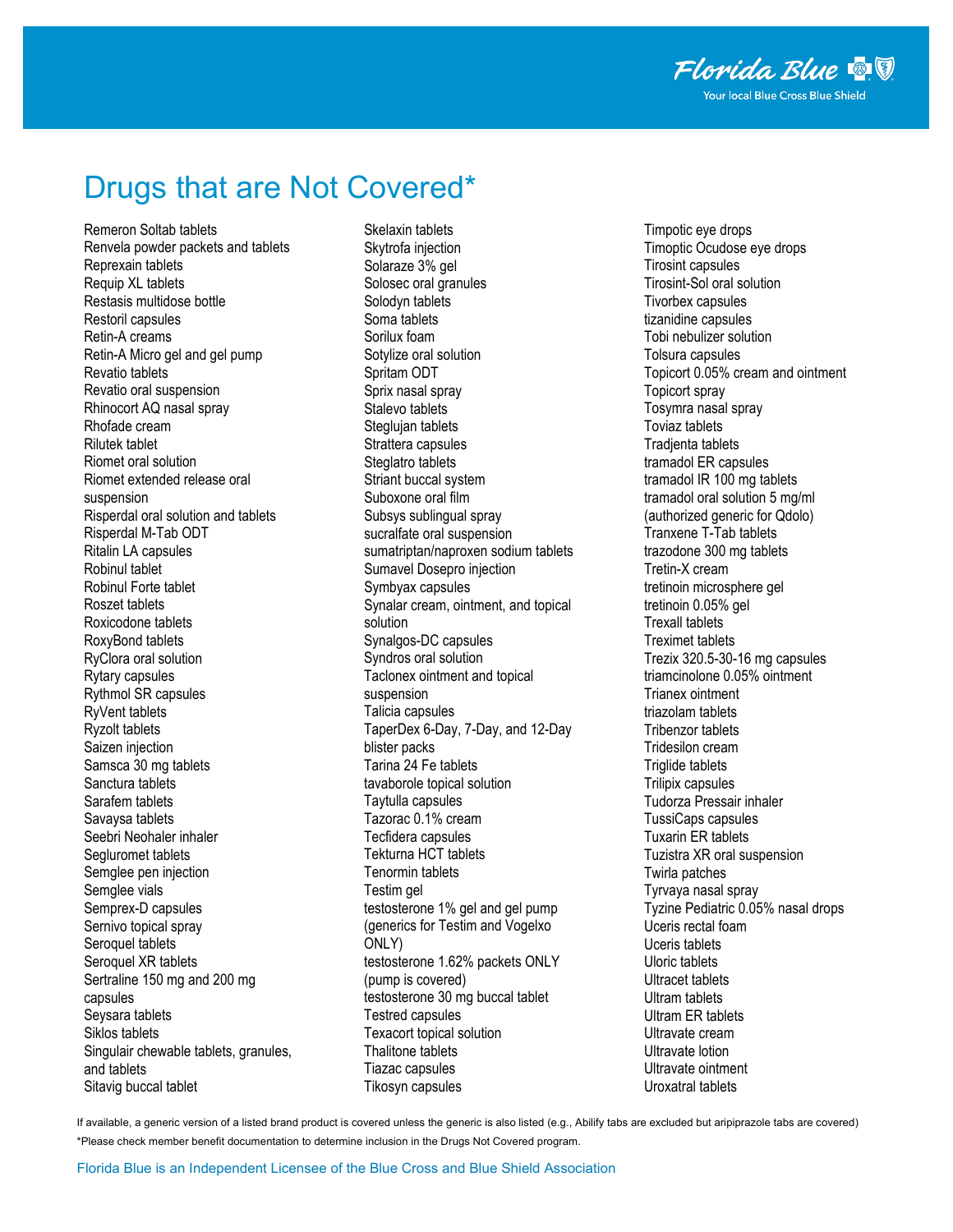#### Drugs that are Not Covered\*

Urso 250 tablets Urso Forte tablets Utibron Neohaler inhaler Valcyte oral solution and tablets Valium tablets Valtrex tablets Vanatol LQ oral solution Vanatol S oral solution vancomycin 250 mg/5 mL oral solution Vanos cream Vaseretic tablets Vasotec tablets Veltin gel venlafaxine ER tablets Veramyst nasal spray Verdeso foam Veregen ointment Vesicare LS oral suspension Vibramycin capsules and powder for suspension Vicodin tablets Vicoprofen tablets Viekira Pak tablets Vigamox eye drops Vimovo tablets Viokace tablets Vivelle Dot patches Vivlodex capsules Vogelxo gel and gel pump Voltaren 1% topical gel Vumerity capsules Vusion ointment Vytorin tablets Vyzulta eye drops Welchol tablets Welchol Pak 3.75 gram Wellbutrin tablets Wellbutrin SR tablets Wellbutrin XL tablets Winlevi cream Wymzya Fe chewable tablet Wynzora cream Xadago tablets Xalatan eye drops Xanax tablets Xanax XR tablets Xartemis XR tablets Xatmep oral solution Xeloda tablets

Xelpros eye drops Xembify injection Xenazine tablets Xepi cream Xerese cream Ximino capsules Xodol tablets Xolegel topical gel Xopenex nebulizer solution Xopenex HFA inhaler Xyosted autoinjector Yosprala tablets Yupelri nebulizer solution Zanaflex capsules Zecuity transdermal system Zegerid capsules and powder for suspension Zelapar ODT Zelnorm tablets Zembrace SymTouch injection Zenzedi 2.5 mg, 7.5 mg, 15 mg, 20 mg and 30 mg tablets Zepatier tablets Zestoretic tablets Zestril tablets Zetia tablets Zetonna nasal spray Ziac tablets Ziana gel Zilxi foam Zinbryta injection Zipsor capsules Zithromax oral suspension Zithromax tablets Zocor tablets Zofran ODT Zofran tablets Zohydro ER capsules Zoloft tablets zolpidem sublingual tablets Zolpimist oral spray Zomacton injection Zomig tablets Zomig-ZMT ODT Zorbtive injection Zorvolex capsules Zovirax cream and ointment ZTlido patch Zuplenz oral film

Zyclara cream and cream pump Zyflo tablets Zylet eye drops Zyloprim tablets Zypitamag tablets Zyprexa tablets Zyprexa Zydis ODT Zytiga 250 mg and 500 mg tablets Zyvox oral suspension and tablets